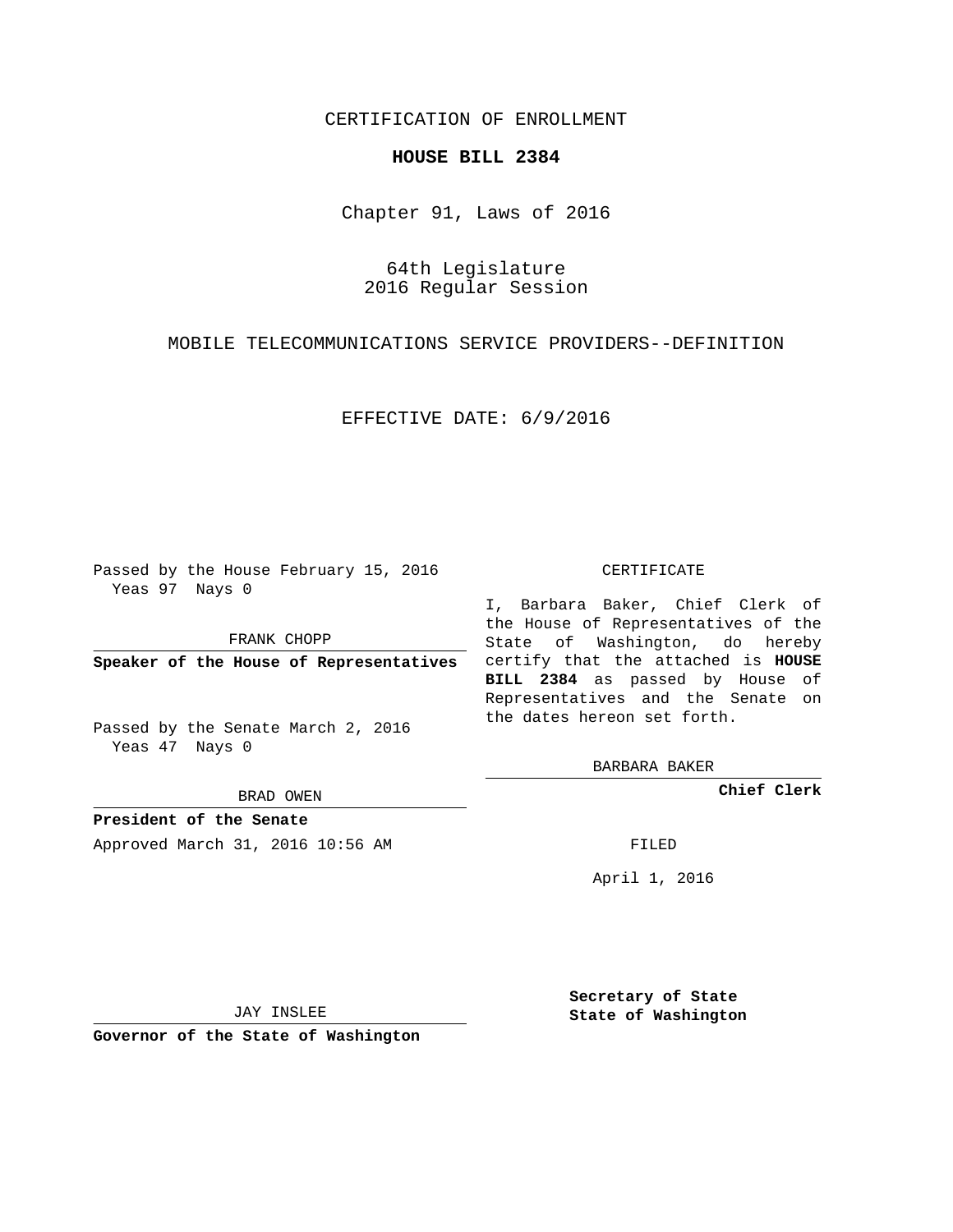# **HOUSE BILL 2384**

Passed Legislature - 2016 Regular Session

**State of Washington 64th Legislature 2016 Regular Session**

**By** Representatives Buys, Wylie, Orwall, and Rodne

Read first time 01/12/16. Referred to Committee on Technology & Economic Development.

1 AN ACT Relating to clarifying the meaning of mobile 2 telecommunications service provider; amending RCW 9A.86.010; and 3 prescribing penalties.

4 BE IT ENACTED BY THE LEGISLATURE OF THE STATE OF WASHINGTON:

5 **Sec. 1.** RCW 9A.86.010 and 2015 2nd sp.s. c 7 s 1 are each 6 amended to read as follows:

7 (1) A person commits the crime of disclosing intimate images when 8 the person knowingly discloses an intimate image of another person 9 and the person disclosing the image:

10 (a) Obtained it under circumstances in which a reasonable person 11 would know or understand that the image was to remain private;

12 (b) Knows or should have known that the depicted person has not 13 consented to the disclosure; and

14 (c) Knows or reasonably should know that disclosure would cause 15 harm to the depicted person.

16 (2) A person who is under the age of eighteen is not guilty of 17 the crime of disclosing intimate images unless the person:

18 (a) Intentionally and maliciously disclosed an intimate image of 19 another person;

20 (b) Obtained it under circumstances in which a reasonable person 21 would know or understand that the image was to remain private; and

p. 1 HB 2384.SL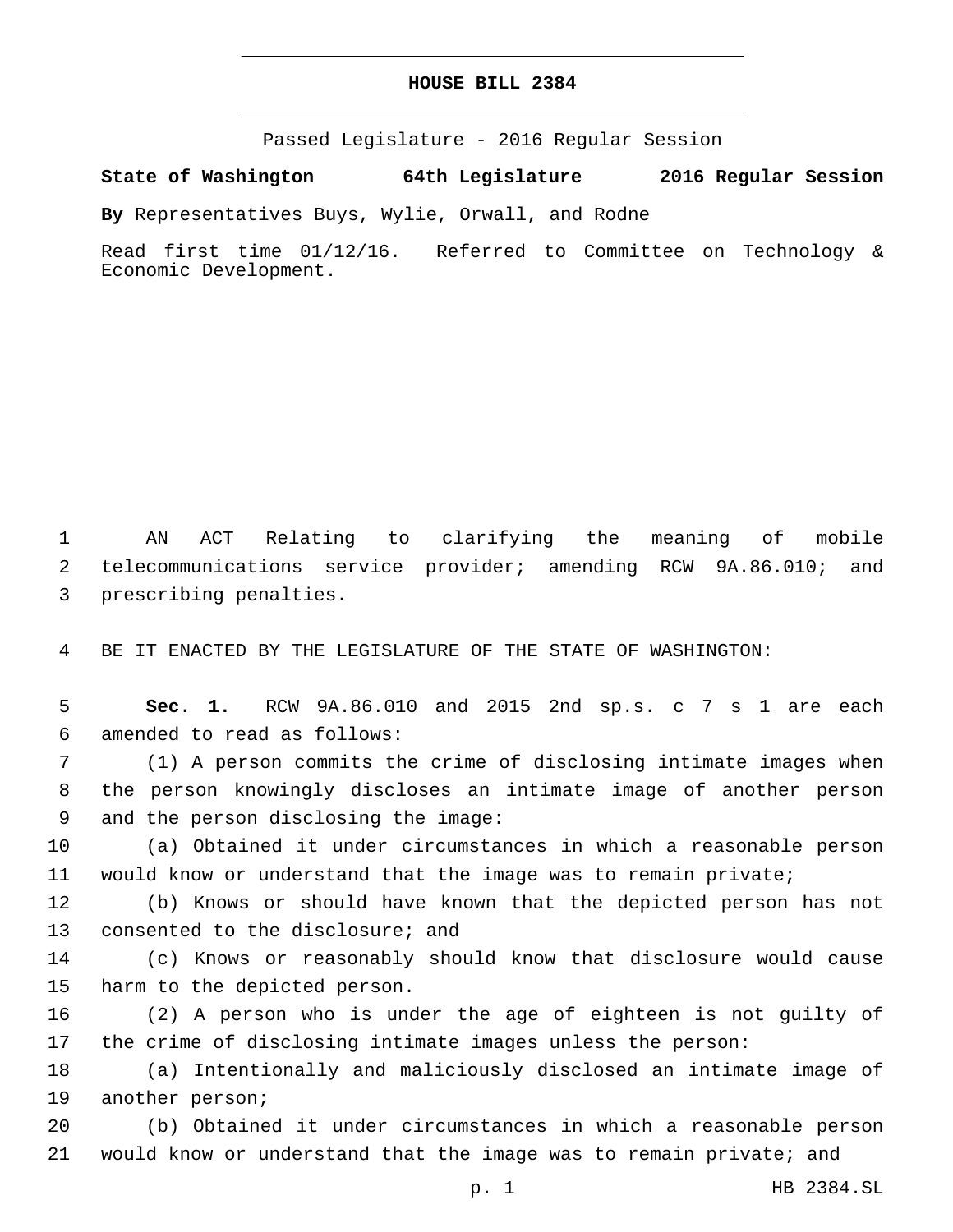(c) Knows or should have known that the depicted person has not 2 consented to the disclosure.

(3) This section does not apply to:3

 (a) Images involving voluntary exposure in public or commercial 5 settings; or

 (b) Disclosures made in the public interest including, but not limited to, the reporting of unlawful conduct, or the lawful and common practices of law enforcement, criminal reporting, legal 9 proceedings, or medical treatment.

 (4) This section does not impose liability upon the following entities solely as a result of content provided by another person:

 (a) An interactive computer service, as defined in 47 U.S.C. Sec. 13  $230(f)(2)$ ;

14 (b) A mobile telecommunications service provider ((of public or private mobile service)), as defined in ((section 13-214 of the 16 public utilities act)) RCW 82.04.065; or

(c) A telecommunications network or broadband provider.

 (5) It shall be an affirmative defense to a violation of this section that the defendant is a family member of a minor and did not intend any harm or harassment in disclosing the images of the minor to other family or friends of the defendant. This affirmative defense shall not apply to matters defined under RCW 9.68A.011.

23 (6) For purposes of this section:

 (a) "Disclosing" includes transferring, publishing, or disseminating, as well as making a digital depiction available for distribution or downloading through the facilities of a telecommunications network or through any other means of transferring 28 computer programs or data to a computer;

 (b) "Intimate image" means any photograph, motion picture film, videotape, digital image, or any other recording or transmission of another person who is identifiable from the image itself or from information displayed with or otherwise connected to the image, and that was taken in a private setting, is not a matter of public 34 concern, and depicts:

 (i) Sexual activity, including sexual intercourse as defined in 36 RCW 9A.44.010 and masturbation; or

 (ii) A person's intimate body parts, whether nude or visible through less than opaque clothing, including the genitals, pubic 39 area, anus, or post-pubescent female nipple.

(7) The crime of disclosing intimate images:40